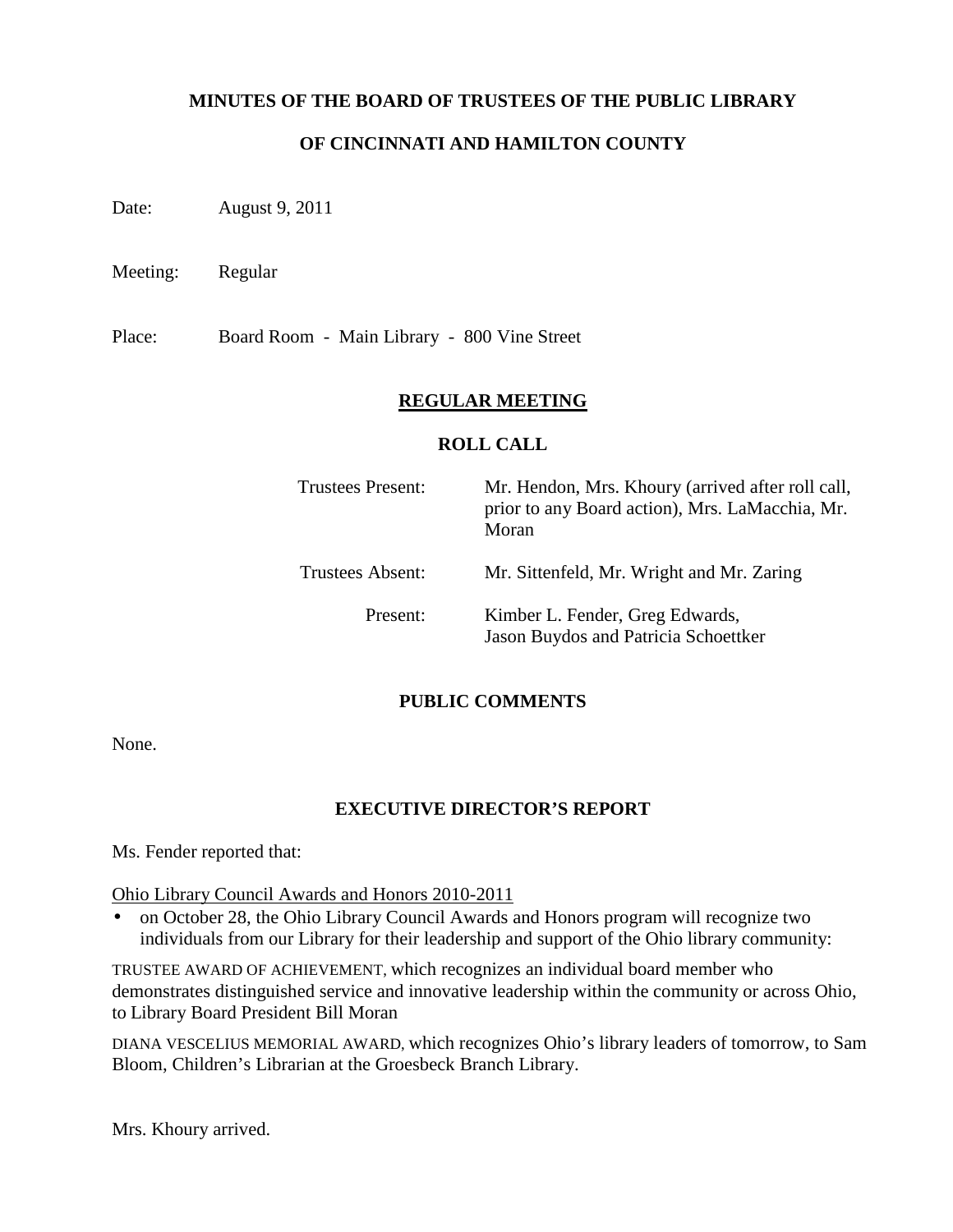### Hamilton County Commission Meeting

- Library Trustees appointed by the County Commissioners, the Executive Director and the Fiscal Officer were scheduled to make a presentation to the County Commissioners at their meeting on August 8. On August 5, we learned that our presentation was cancelled. The presentation that we prepared included data about our Library's efficient operations. For example:
	- $\blacktriangleright$  the state average for public libraries for cost per square foot is \$64.22; our library is \$53.10
	- $\blacktriangleright$  the state average for cost per circulation is \$3.36; our library is \$2.94

When compared to the new standards of Ohio Senate Bill 5 our Library already meets the two requirements applicable to public libraries: performance reviews for merit raises, and a prohibition against paying the employee share of OPERS. Further, although SB 5 provisions regarding vacation accrual rates do not apply to public libraries, the rates for our staff are actually lower.

#### Panorama Website

• a website that showcases the Library's 1848 Panorama of Cincinnati daguerreotype, http://1848.cincinnatilibrary.org/, was launched on July 15.

#### Victorian Society Award

• on June 12, Katrina Marshall, Team Leader of Digital Services, accepted a "We Are Much Pleased" award from the Ohio Valley Chapter of the Victorian Society in America, in recognition of the large collection of digitized Cincinnati city directories made available to researchers and genealogists via the Virtual Library.

#### 2010 Public Library Data Service Statistical Report

the latest Public Library Data Service Statistical Report ranks our Library 11<sup>th</sup> in circulation in the country. All but two of the libraries ahead of us serve larger populations.

In our population category of 500,000 to 999,999, we ranked  $4<sup>th</sup>$  in circulation. The ranking (in millions) are:

|    | 1. Multnomah County Public Library                | 22.7 |
|----|---------------------------------------------------|------|
|    | 2. Cuyahoga County Public Library                 | 20.3 |
|    | 3. Indianapolis-Marion County Public Library      | 16.5 |
|    | 4. Public Library of Cincinnati & Hamilton County | 16.3 |
|    | 5. Salt Lake County Library System                | 15.7 |
|    | 6. Columbus Metro Library                         | 14.6 |
|    | 7. Montgomery Co. Dept of Public Libraries (MD)   | 12.1 |
| 8. | <b>St. Louis County Public Library</b>            | 11.9 |
|    | 9. Seattle Public Library                         | 11.1 |
|    | 10. San Francisco Public Library                  | 10.8 |

Our Library is second highest in the State of Ohio. Our Main Library, with circulation of more than 5 million, was second in the country.

#### Library Closing Schedule for 2012

Ms. Fender proposed the following holiday closing schedule for 2012, noting that employees are paid holiday time for all closed dates except Easter and the early closing on New Year's Eve, in accordance with the Library's Holiday Policy: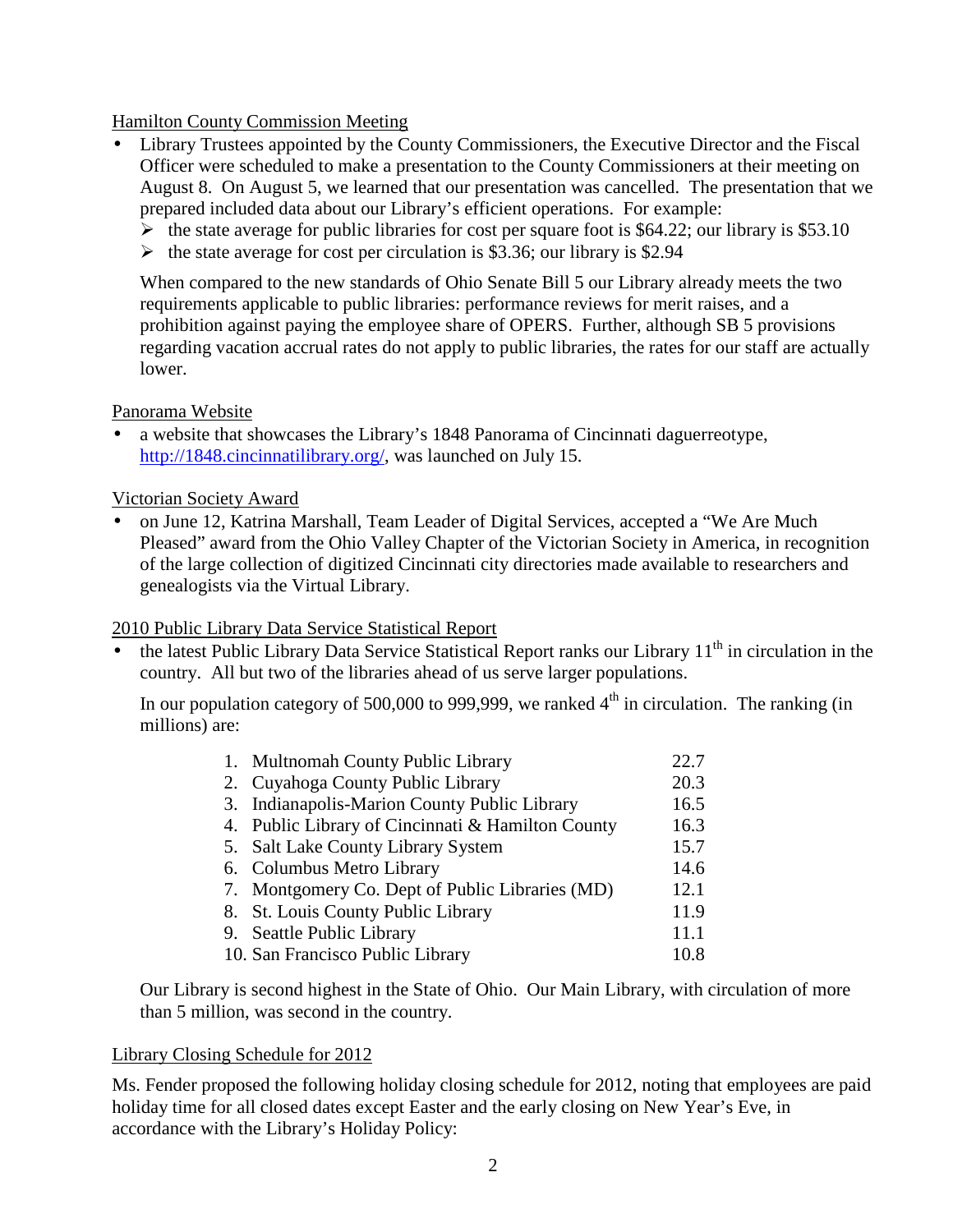Sunday, January 1 – New Year's Day Sunday, April 8 – Easter Monday, May 28 – Memorial Day Wednesday, July 4 – Independence Day Monday, September 3 – Labor Day Thursday, November 22 – Thanksgiving Day Monday, December 24 – Christmas Eve Tuesday, December 25 – Christmas Day Monday, December 31 – New Year's Eve close at 6:00 p.m. Tuesday, January 1, 2013 – New Year's Day

### Board Meeting Dates for 2012

Ms. Fender proposed the following dates for 2012 Regular Meetings of the Board, which assumes that the Board will continue to meet 6 times per year, all meetings to begin at 9:15 a.m. and be held at the Main Library:

> Tuesday, January 10, 2012 (Annual and Regular) Tuesday, March 13, 2012 Tuesday, May 8, 2012 Tuesday, August 14, 2012 Tuesday, October 9, 2012 Tuesday, December 11, 2012

Ms. Fender went on to report that:

#### *Administrative Update* – E-Publication

• beginning with the August 2011 issue, *Administrative Update* will no longer be printed or mailed. Instead, a PDF version of the newsletter will be emailed to Trustees, Friends and Foundation Directors and posted on the Library's Intranet.

Leadership Cincinnati

• she graduated from Leadership Cincinnati on June 10 and has been asked to serve on the Steering Committee for the next class and the planning team for Think Regionally Day (October 13).

Ohio Library Council Task Force Report

• in March 2011, the Ohio Library Council's Task Force on Local Government Reform and Collaboration Commission issued a 154 page report. This report was prepared at the recommendation of the Ohio Local Government Reform and Collaboration Commission whose August 2010 report included two recommendations aimed specifically at public libraries:

*Encourage the State Library of Ohio to research issues of collaborations, mergers and consolidation of library systems.* 

*The Commission recommends that the State Library of Ohio look at areas of services, delivery and costs and the benefits associated with various collaboration and consolidation models.* 

The Task Force, comprised of Library Trustees and Directors from across the State, reviewed these recommendations and provided a report to the State Library of Ohio Board of Trustees. In the report, an analysis of public libraries across the country by Driscoll and Fleeter found that:

1. Ohio public libraries deliver far more services to Ohio residents than any other state.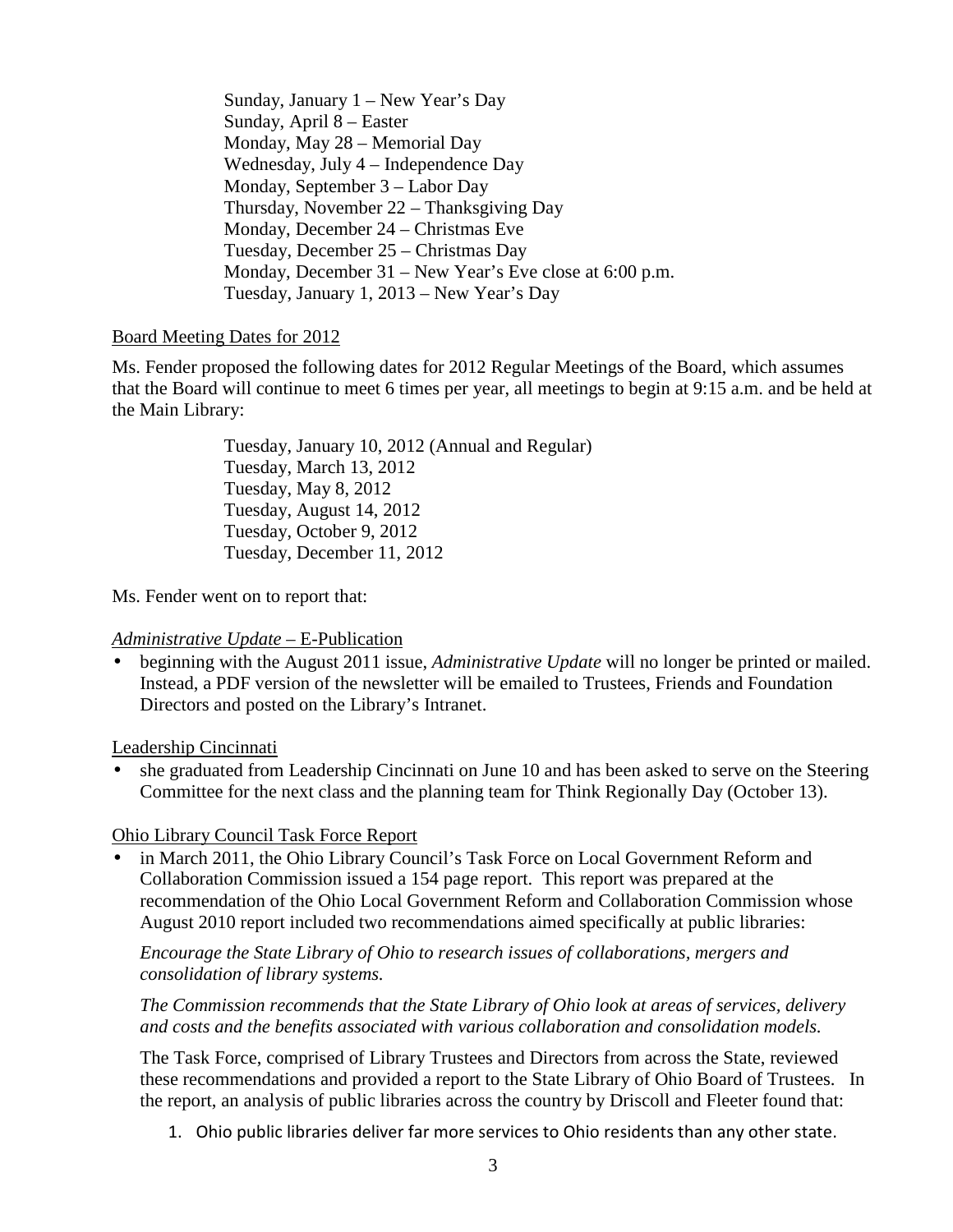- 2. Ohio public library districts are substantially larger than the average library district size for all public libraries in the United States.
- 3. As of 2008, Ohio provided more support per capita on public libraries than any other state.

The report takes no position on consolidation of library systems but does include two case studies of the cost/benefits of merging smaller libraries into a larger library system.

### Lunch with Kim

• once a month any staff member can join her for a brown bag lunch to discuss any topic they wish. Lunch locations alternate between the Main Library and a branch library. While attendance has been lower than she would like, the lunches have been productive in connecting staff from different areas and the informal setting is more comfortable for some staff members than branch or department visits.

## *Library Journal* Editorial "The End of Euro Envy"

• she met *Library Journal* editor-in-chief Francine Fialkoff at the MetLib conference in May. In her editorial "The End of Euro Envy", Ms. Fialkoff quoted some of Ms. Fender's remarks from her presentation at that conference on the Library's new strategic plan.

### OverDrive eBook Changes

• the nine public libraries serving Ohio's metropolitan areas – Akron, Canton, Cincinnati, Cleveland, Columbus, Cuyahoga County, Dayton, Toledo, and Youngstown – acted on their mutual dissatisfaction with OverDrive, the primary provider of ebook content to libraries, by arranging a meeting with OverDrive CEO Steve Potash. Issues included the multiple steps required to actually download a book from OverDrive, in stark contrast to the simple downloads available when purchasing a digital book from Amazon, Barnes & Noble or iTunes. Steve listened and on June 15 issued a press release announcing numerous changes to OverDrive and crediting Ohio's metropolitan library directors with the changes. A *Library Journal* article discusses these changes.

## MVP Awards

- three staff members and one team were presented with MVP awards:
	- $\triangleright$  Marty Beets, Web Developer, Support Services
	- $\triangleright$  Joe Matthews, Custodial Lead, Support Services
	- $\triangleright$  Mike Wilhelm, Maintenance Mechanic, Support Services
	- $\triangleright$  Shipping and Receiving Department, Library Services, consisting of Manager Tony Campbell and Tom Clemens, Greg Compton, Mike Girdler, Pete Hauer, Josh McCoy, Gary Poock, Dave Riddle, Bill Sanders, Mathew Todd and Kevin Yarbrough

#### United in Sharing Campaign

• the Library's annual United in Sharing Campaign is set to begin in September. This combined campaign solicits staff for contributions to three organizations simultaneously: United Way, Community Shares and the Library Foundation's Annual Fund. Library Trustee Paul Sittenfeld will be asked to assist in the campaign.

Mr. Hendon moved that the Executive Director's Report be approved as submitted, including 2012 Library closing and Board Meeting dates. Mrs. LaMacchia seconded.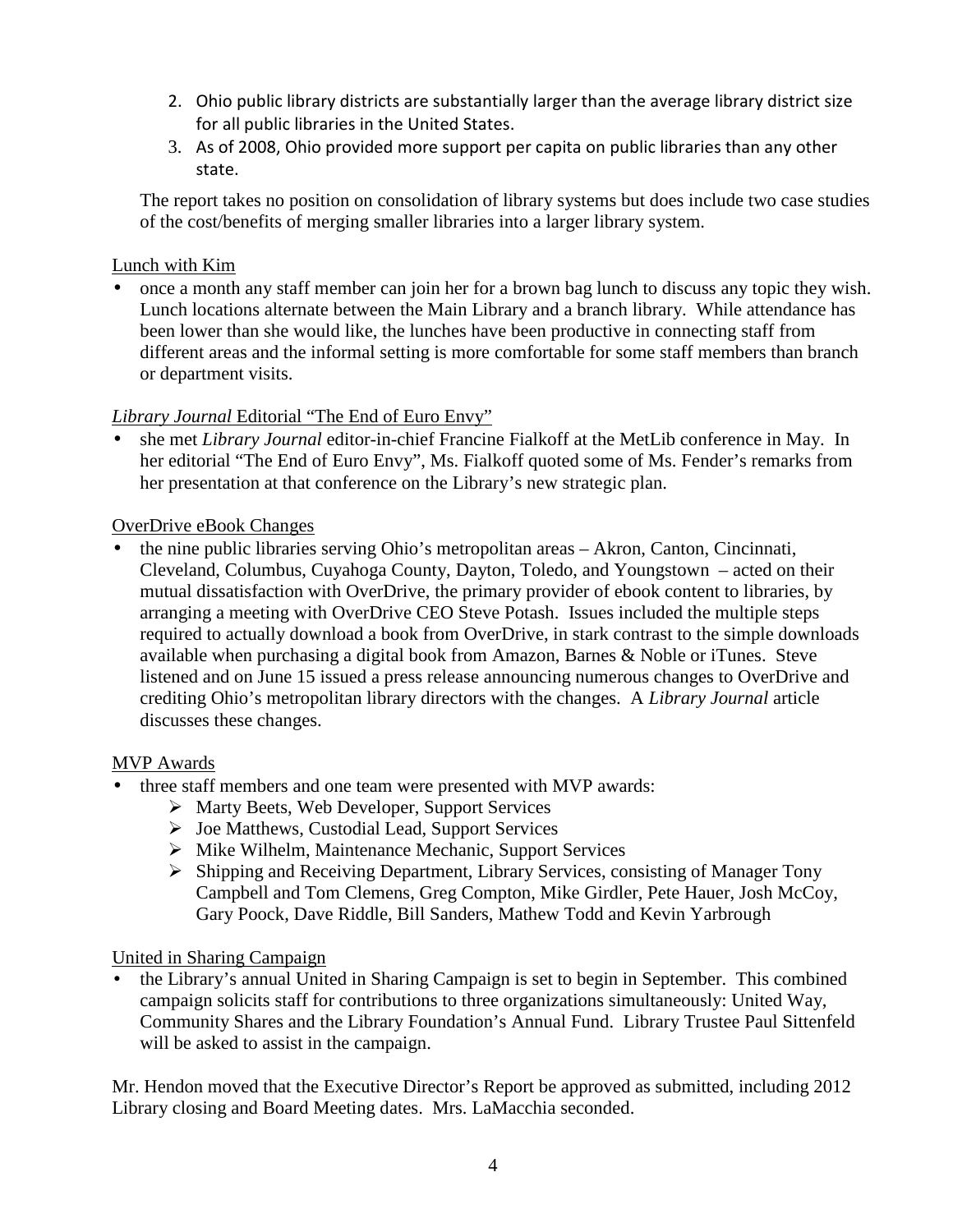Voting for the motion: Mr. Hendon, Mrs. Khoury, Mrs. LaMacchia and Mr. Moran … 4 ayes. The motion carried. **(25-2011)**

### **MINUTES OF THE REGULAR MEETING HELD TUESDAY, MAY 10, 2011**

Mrs. LaMacchia moved that the Minutes of the Regular Meeting held Tuesday, May 10, 2011 be approved as submitted. Mrs. Khoury seconded.

Voting for the motion: Mr. Hendon, Mrs. Khoury, Mrs. LaMacchia and Mr. Moran … 4 ayes. The motion carried. **(26-2011)**

## **JOINT COMMITTEE MEETING REPORT - FACILITIES COMMITTEE, FINANCE AND AUDIT COMMITTEE AND LIBRARY SERVICES AND ADMINISTRATION COMMITTEE**

Mrs. Khoury reported that the Facilities, Finance and Audit and Library Services and Administration Committees met on July 28. Board President Bill Moran, Committee Chair Bob Hendon and Trustee Betsy LaMacchia were present, along with administrative staff Kim Fender, Greg Edwards, Jason Buydos and Pat Schoettker. The Committee reviewed the following information:

**STATE FUNDING** - The new state budget for Ohio for the two-year period ending June 30, 2013, will reduce the Public Library Fund in three ways, beginning this month:

- Monthly distributions will be 95% of what we received in the same month last year.
- New deductions will be taken to fund OPLIN, the Ohio Public Library Information Network.
- New deductions will be taken to fund the Library for the Blind and Physically Handicapped.

These new reductions for libraries are not happening at a time of reduced state revenue. On the contrary, the July PLF distribution was up almost 20% over last year and year to date PLF revenue is up 8.7%. But the new changes will reduce that growth to only 2% by year-end, and in 2012 the PLF will drop to the lowest level since 1990.

**COUNTY LEVY FUNDING** – Gross receipts year to date from our local tax levy are less than last year but because there are no election expenses to repay this year, net receipts are 1% higher. This too will not last. As a result of county property reappraisals, an 8% drop in levy funding is anticipated next year.

**ACTIONS TO DATE** - These funding cuts were anticipated and were considered in the Library's planning. We were able to save a portion of 2010 revenue and hope to do so again this year. Recent cost-cutting measures include:

- Our staff is receiving no raises this year, either COLA or merit, and they are paying a greater share of their heath care costs.
- A hiring freeze has been maintained much of the year.
- A transition to floating collections, new software to manage the purchase of library materials and new equipment to sort and route those materials will reduce ongoing operating costs.
- Branch custodial services have been outsourced.
- Implementation of the recommendations of a recently completed energy audit should reduce future utility costs.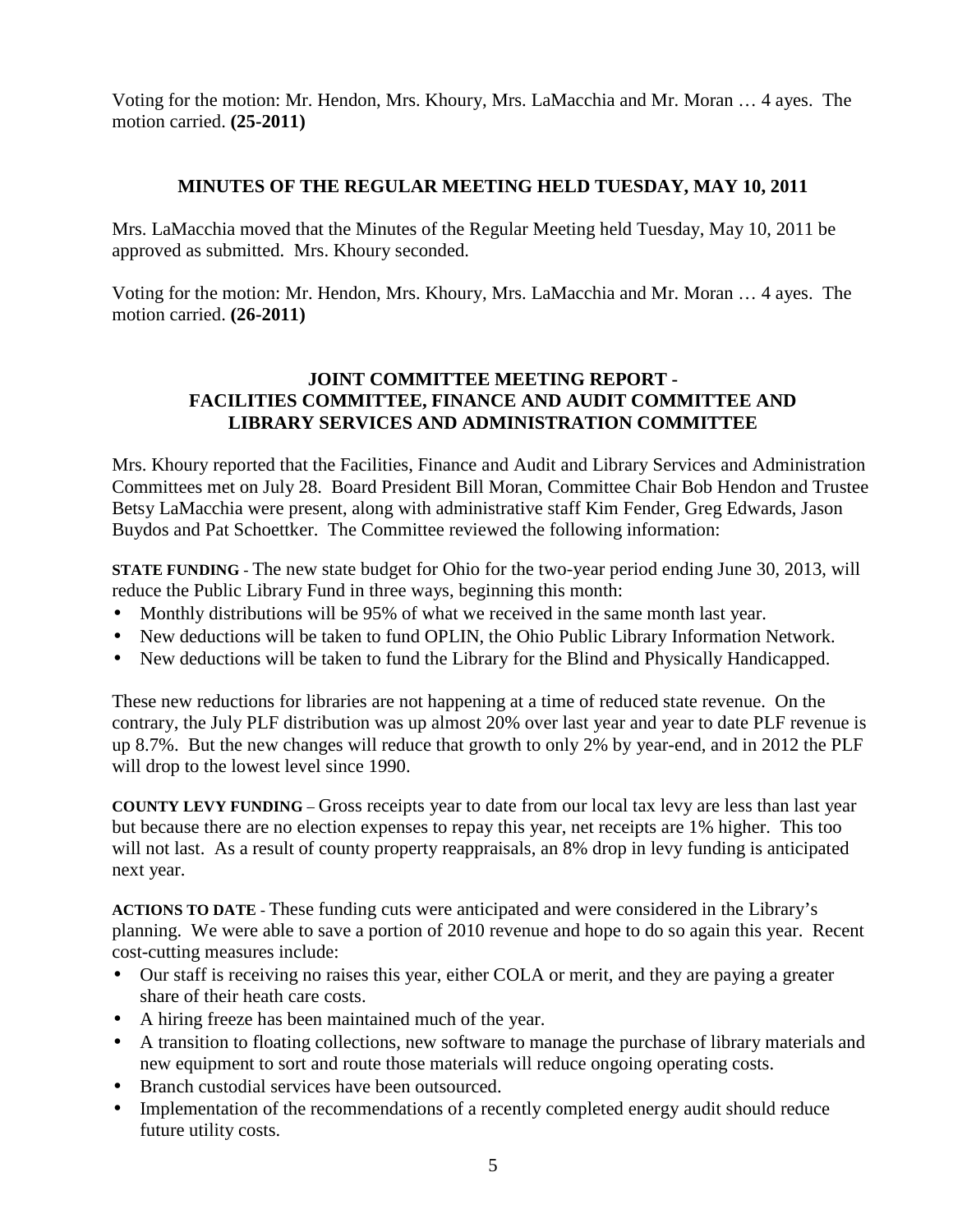- The Magazine and Newspapers Department has been merged with the Information & Reference Department.
- The Development office has been eliminated.
- The annual facility maintenance program remains on hold.

**PENDING** – Recommendations will be brought to a future meeting regarding changes to our vacation, holiday and sick leave policies, premium pay for evening and Sunday hours and an external review of the Library salaries.

**LONG-TERM PLANNING** – As a result of these actions and the boost in first half 2011 revenue, emergency action to offset new funding reductions is not required today. However, by 2012 or 2013 at the latest, our revenue will fall short of our needs. At that time, the Library will no longer be able to save but, instead, will need to start spending reserves to offset revenue shortfalls. Not long thereafter, unless changes are made, our small savings will be depleted and new revenue will not meet current operating needs, nor future capital needs.

It has become evident that state funding for libraries will continue to be cut, regardless of whether state revenue is rising or falling. So it is important to begin addressing long-term changes that will allow the Library to continue to provide excellent service in the face of ever-decreasing income.

Those changes could include additional sources of revenue and a reexamination of our system-wide facility structure. Simply closing branches will not result in an effective branch system; the best approach requires relocation and consolidation.

Mrs. Khoury presented Committee recommends that the Board authorize administrative staff to:

- 1. Investigate the sale of ads on the Library's webpage.
- 2. Notify the City of St. Bernard that the Library is interested in their proposal for including a branch library in their redevelopment of a shopping center.

Mrs. Khoury moved that the Joint Committee Report be received and that the two recommendations be approved as submitted. Mr. Hendon seconded.

Voting for the motion: Mr. Hendon, Mrs. Khoury, Mrs. LaMacchia and Mr. Moran … 4 ayes. The motion carried. **(27-2011)**

## **LIBRARY SERVICES AND ADMINISTRATION COMMITTEE REPORTS LIBRARY SERVICES**

Mrs. Khoury reported that the Library Services and Administration Committee met July 28. Board President William Moran and Trustees Robert Hendon and Elizabeth LaMacchia were in attendance, along with Kim Fender, Pat Schoettker, Greg Edwards and Jason Buydos.

Changes to Library Card and Circulation Policy

Mrs. Khoury presented Committee recommendations that the Board approve the following changes to the Library Card and Circulation Policy:

• C*reate an Internet-only Library Card –* a restricted use card to be issued to individuals who want to access public internet computers. Applicants must meet residency requirements; individuals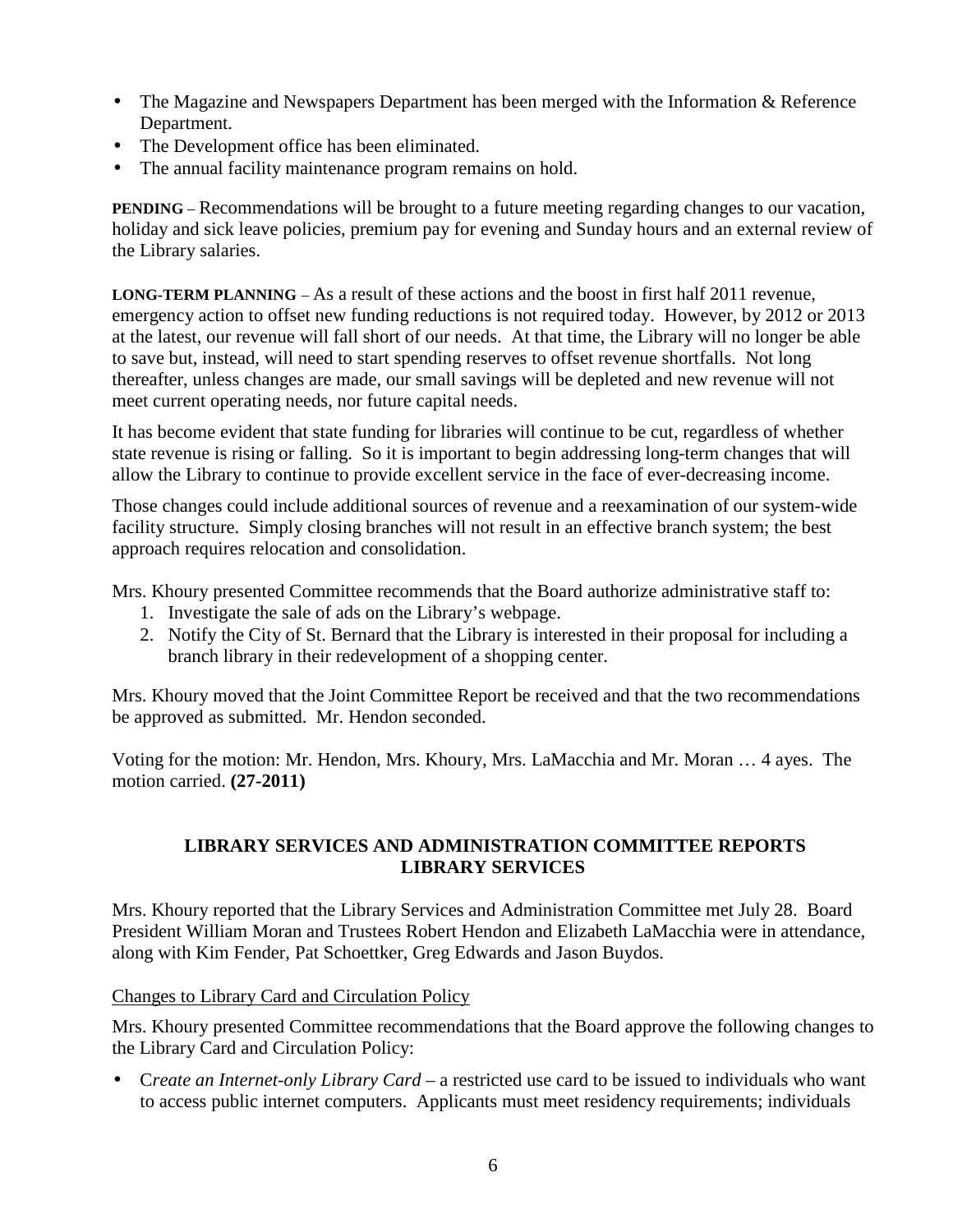who do not meet the residency requirement will be issued a guest pass good for 60 minutes of computer use that day.

• *Add Playaway View as a Collection Format.* Playaway Views are pre-loaded with multiple educational and entertainment videos for children. Initially, Views would be used in teacher collections delivered by Outreach Services and in-house by children visiting Library locations, but could not be borrowed by cardholders.

### **ADMINISTRATION**

#### Personnel Changes

Mrs. Khoury presented a Committee recommendation that the Board approve the following personnel changes through July 23, 2011:

| <b>ACTION</b> | <b>AGENCY</b>                     | <b>POSITION TITLE</b>             | <b>FTE</b>                    | <b>EMPLOYEE NAME</b>   | <b>EFFECTIVE</b><br><b>DATE</b> |
|---------------|-----------------------------------|-----------------------------------|-------------------------------|------------------------|---------------------------------|
| Retirement    | Information & Reference           | Reference Librarian I             | 1.00                          | Ferguson, Timothy W.   | 05/14/11                        |
| Retirement    | <b>Human Resources</b>            | Staff Develop & Volunteer Coor.   | 1.00                          | Freyhof, Sheila M.     | 05/18/11                        |
| Retirement    | Northside                         | <b>LSA II</b>                     | 1.00                          | Hartman, Christian E.  | 05/31/11                        |
| Retirement    | Magazines & Newspapers            | Reference Librarian I             | 1.00                          | Reynolds, Marianne     | 06/30/11                        |
| Retirement    | <b>Green Township</b>             | LSA II                            | 1.00                          | Telscher, Kathleen F.  | 05/07/11                        |
| Retirement    | <b>Materials Retrieval</b>        | Materials Retrieval Manager       | 1.00                          | Williams, Janice G.    | 06/30/11                        |
| Change        | Information & Reference           | LSA II                            | 1.00                          | Bell, Charles A.       | 07/10/11                        |
| Change        | Oakley & Hyde Park                | LSA <sub>I</sub>                  | 1.00                          | Clark, Robert D.       | 07/10/11                        |
| Change        | Elmwood Place                     | LSA <sub>I</sub>                  | 1.00                          | Collett, Kevin D.      | 07/10/11                        |
| Change        | Covedale                          | LSA I                             | 1.00                          | Doeum, Sang            | 07/10/11                        |
| Change        | Processing                        | <b>Processing Floater</b>         | 1.00                          | Foster, Richard L.     | 07/10/11                        |
| Change        | <b>West End</b>                   | LSA <sub>I</sub>                  | 1.00                          | Stiemetz, Gary         | 07/10/11                        |
| Departure     | Oakley                            | LSA <sub>I</sub>                  | 0.50                          | Adams, Mary Jo         | 05/31/11                        |
| Departure     | <b>Outreach Services</b>          | Shelver                           | 0.50                          | Brankamp, Shayna N.    | 07/13/11                        |
| Departure     | Avondale                          | LSA <sub>I</sub>                  | 0.50                          | Cain, Matthew T.       | 07/11/11                        |
| Departure     | Anderson                          | LSA <sub>I</sub>                  | 0.50                          | DiPuccio, Barbara J.   | 05/14/11                        |
| Departure     | Clifton                           | LSA <sub>I</sub>                  | 0.50                          | Flannery, Meghan M.    | 07/23/11                        |
| Departure     | Information & Reference           | Shelver                           | 0.50                          | Frey, Michael D.       | 06/09/11                        |
| Departure     | Elmwood Place                     | LSA <sub>I</sub>                  | 0.50                          | Hammer, Tiffany V.     | 07/01/11                        |
| Departure     | <b>Custodial Services</b>         | Custodian-Anderson                | 1.00                          | Honaker Jr., Carl      | 07/01/11                        |
| Departure     | <b>Cataloging Services</b>        | Database/Unix Administrator       | 1.00                          | Ireton III., Robert R. | 06/30/11                        |
| Departure     | Miami Township                    | LSA I                             | 0.50                          | Kerley, Patricia M.    | 05/21/11                        |
| Departure     | <b>Digital Services</b>           | <b>Digital Services Assistant</b> | 1.00                          | McCaslin, Vanessa A.   | 06/10/11                        |
| Departure     | Anderson                          | <b>Student Shelver</b>            | 0.30                          | McKenzie, William D.   | 06/10/11                        |
| Departure     | <b>Hyde Park</b>                  | LSA <sub>I</sub>                  | 0.50                          | Macaluso, Sandra       | 05/14/11                        |
| Departure     | Harrison                          | <b>Student Shelver</b>            | 0.30                          | May, Kelly A.          | 06/29/11                        |
| Departure     | Loveland                          | <b>Student Shelver</b>            | 0.20                          | Mayo, Cynthia J.       | 06/28/11                        |
| Departure     | Symmes Township                   | LSA <sub>I</sub>                  | 0.50                          | Obermeyer, Leslie R.   | 05/27/11                        |
| Departure     | <b>Virtual Information Center</b> | LSA <sub>I</sub>                  | O'Connell, Colleen M.<br>0.60 |                        | 06/09/11                        |
| Departure     | <b>West End</b>                   | LSA <sub>I</sub>                  | 0.50                          | Oldiges, Elizabeth J.  | 06/04/11                        |
| Departure     | <b>Outreach Services</b>          | Shelver                           | 1.00                          | Phelps, Enos B.        | 06/07/11                        |
| Departure     | <b>Symmes Township</b>            | <b>Student Shelver</b>            | 0.30                          | Prabhu, Maya           | 04/30/11                        |
| Departure     | <b>Materials Retrieval</b>        | Page                              | 0.50                          | Royse, Ann C.          | 05/21/11                        |
| Departure     | Information & Reference           | LSA II                            |                               | 0.50 Shaver, Wren C.   | 06/18/11                        |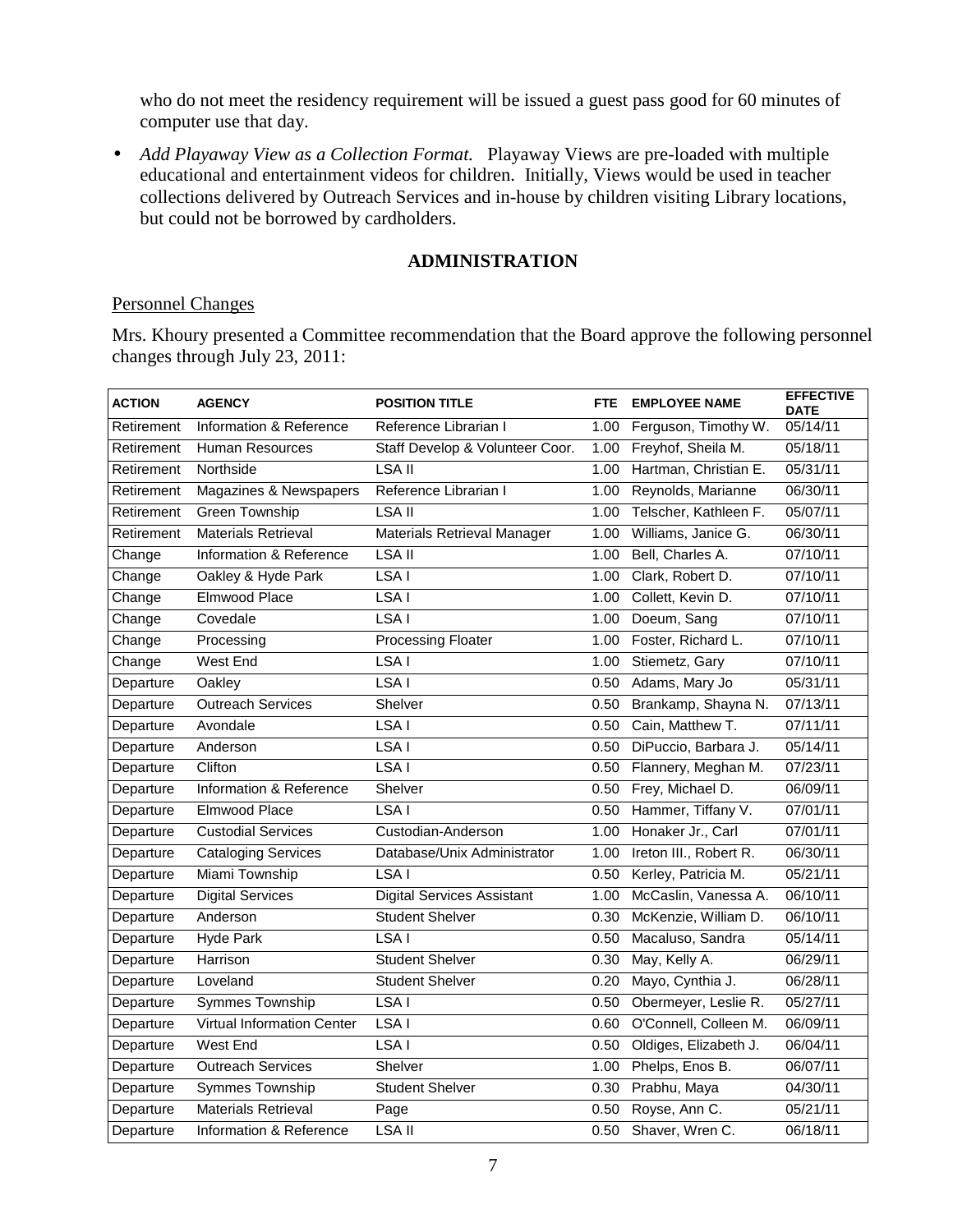| <b>ACTION</b> | <b>AGENCY</b> | <b>POSITION TITLE</b>  | FTF. | <b>EMPLOYEE NAME</b>        | <b>EFFECTIVE</b><br><b>DATE</b> |
|---------------|---------------|------------------------|------|-----------------------------|---------------------------------|
| Departure     | Clifton       | ∟SA                    |      | 0.50 Stillwell, Geoffery A. | 05/30/11                        |
| Departure     | Harrison      | <b>Student Shelver</b> | 0.30 | Wernke, Katherine           | 04/30/11                        |

Mrs. Khoury moved that the Board approve the Library Services and Administration Committee report as submitted, including policy and personnel changes. Mr. Hendon seconded.

Voting for the motion: Mr. Hendon, Mrs. Khoury, Mrs. LaMacchia and Mr. Moran … 4 ayes. The motion carried. **(28-2011)**

# **LIBRARY SERVICES AND ADMINISTRATION COMMITTEE REPORTS**

## **LIBRARY SERVICES**

Mrs. Khoury introduced Sam Bloom, Groesbeck Branch Children's Librarian. Sam served on the 2011 Newbery Medal Selection Committee.

### Newbery Medal Selection

Sam Bloom spoke to the Board about the annual award of the Newbery Medal by the Association for Library Service to Children (ALSC) of the American Library Association (ALA) to the author of "the most distinguished contribution to American literature for children." He spoke specifically of the 2011 Newbery Medal winner, *Moon Over Manifest,* written by Clare Vanderpool. Throughout his tenure on the committee, Sam read over 300 books (many more than once) and parts of 200 more. Since January he has spoken with roughly 500 elementary students, teachers and librarians about his Newbery experience. Sam is our first librarian to serve on this prestigious committee.

Mrs. Khoury reported that:

## Overdrive Digital Bookmobile

• Overdrive, the Library's primary e-book vendor, is bringing their digital bookmobile to the Groesbeck and Loveland Branches in August. This community outreach vehicle allows public libraries to promote downloadable use. Visitors to the bookmobile can search the collection, sample mobile devices and sample e-books. During the two day visit, staff will be on-hand to provide information about downloadables and the Library in general.

## Public Fax Service

in June 2010, three branches began offering public fax service through FAX24 Public Fax Kiosks on a trial basis. Usage statistics plus feedback from customers and staff were positive, so in July 2011 the service was introduced to 11 additional locations, including the Main Library. Because Televend Services, Inc. owns the machines and is responsible for maintenance, repair and any telephone charges incurred from sending the faxes, the service requires no expenditure by the Library.

## New Online Program and Meeting Room Calendar

• the Library's new online program and meeting room calendar went live in May. Customers can perform full keyword searching of program offerings, e-mail a program to a friend, download a program to their Outlook calendar and, close to the date of the program, have a reminder e-mailed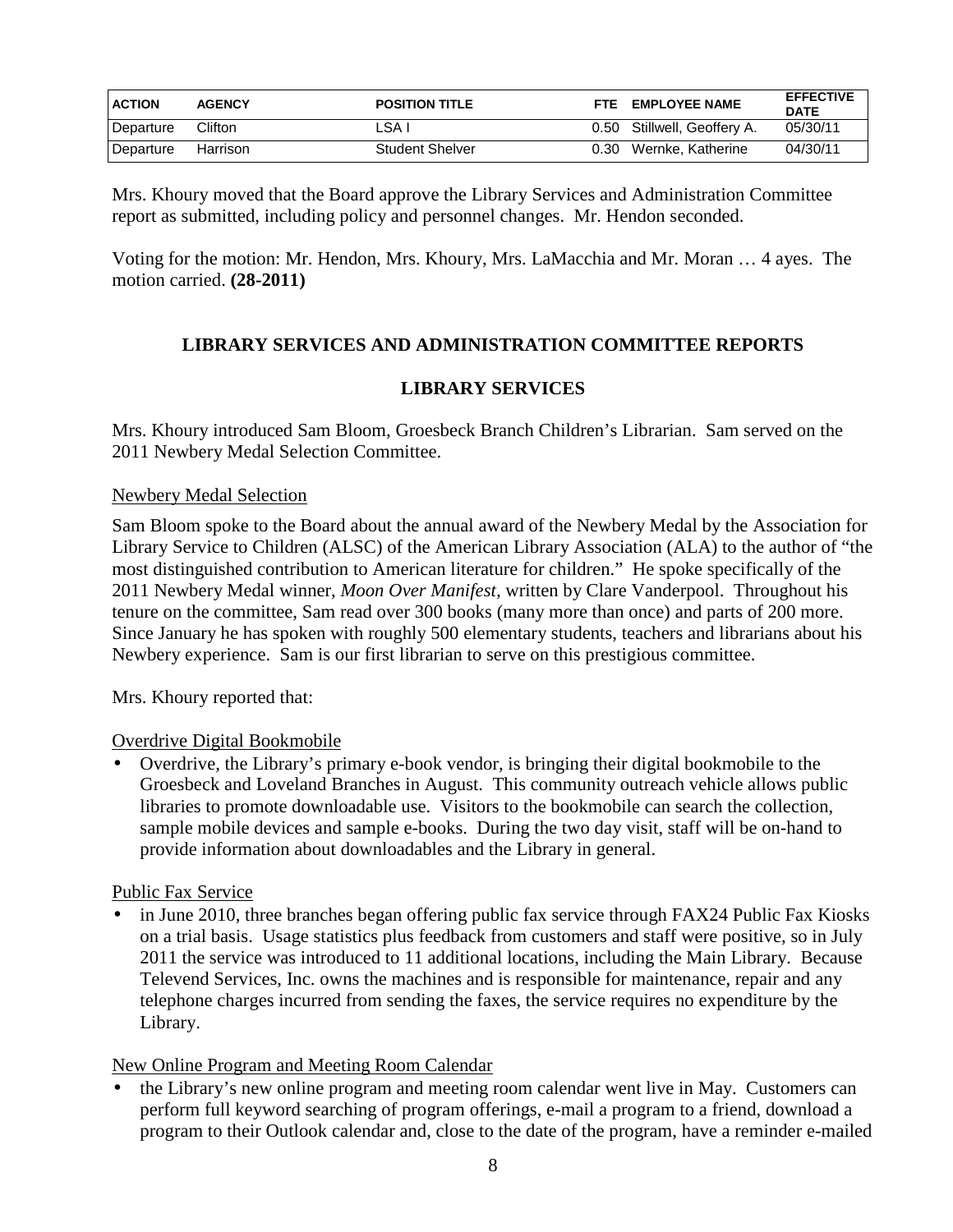to them. The calendar allows staff to create online registration/waiting lists for programs that require registration. The online meeting room reservation module allows customers to visit the Library's website, check availability of a meeting room at any Library location, reserve the meeting room and submit set-up requirements.

### Teenspace Web Page Redesign

When Teenspace, the Library's web portal for teens, was launched in 2002, it received national recognition for its bright, colorful design and its emphasis on booklists, homework help and book reviews written by teens. However, the web environment has continued to evolve and the online needs and interest of teens have changed. In recognition of the importance of remaining relevant to our teen users and building their long-term commitment to the Library, a Project Team was created to redesign Teenspace.

In response to teen feedback, the new Teenspace website will emphasize books, reading-related and homework resources, upcoming library programs and events and opportunities to get involved at the Library. The new site will also offer teens more opportunities to directly participate in the online experience, including sharing book reviews, book lists, poems, photographs, and other works of creative expression. The new Teenspace will feature fresh new graphics selected by teens and will be unveiled to customers on September 1.

## Homework Central Adult Education Classes

beginning this fall, the Education and Homework Support Department will begin offering adult education services in the Main Library's Homework Central. The service will focus on basic academic needs, such as reading and math instruction, preparing for the GED, and job help. The department currently oversees GED practice testing and has a good understanding of the educational needs of adults. The new service will be marketed to that group and other adults. Since Homework Central provides homework assistance in the afternoons for school-aged children, these adult classes will be offered several days a week in the mornings and early afternoon to make full use of the space.

## PNC Grant – Financial Education

• a grant to be administered by the United Way, funded by PNC Bank and managed by the Library was submitted on July 22. The two-year, \$200,000 grant would provide financial education to preschool-aged children and their parents. If awarded, the Library will partner with the Campbell and Kenton County public libraries. Using Outreach Kits provided by PNC, at least one preschool story time per quarter devoted to financial education will be presented at all library locations. Evening programs will be held for parents and caregivers. Grant funds will purchase craft supplies, snacks, meals for attendees to adult evening programs, books for the children and incentives for the adults. The bulk of the funds, however, will be used to reimburse participating libraries for staff time. No matching funds are required.

## Ohio Library Council Conference

• Ohio Library Council, the statewide professional organization for public libraries, is holding its biennial conference in Toledo, October 26-28. Library staff will be making numerous presentations on topics such as developing a mobile website, downloadables, programming and outreach services. Library Services Manager Cathy Wilkymacky is serving as this year's Program Committee Chair.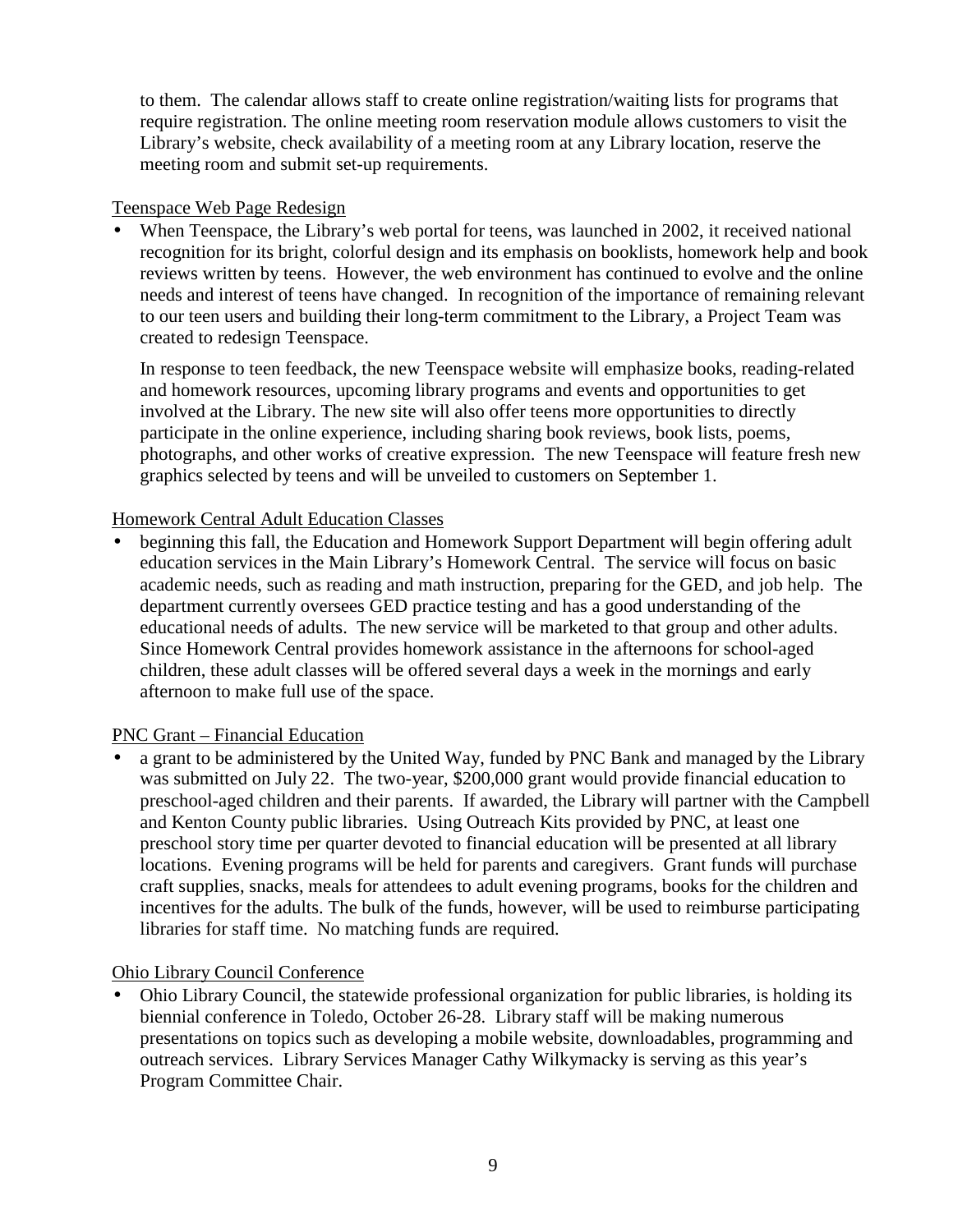# Library Usage

Greg Edwards reported that July circulation increased 5.9% over last July and year-to-date usage is up 7.9%, or 750,666 more items circulating year-to-date than last year. Year-to-date, branch circulation is up 5.1%, Main Library 8.6%.

Some additional usage statistics of note:

- Playaway usage increased 64%
- Downloadable usage increased 672% for the month
- Programs and number of program attendees increased 25.7% and 27.7% in July, driven primarily by programming standards introduced earlier in the year and a strong Summer Reading Program
- Active cardholders increased to 387,703
- New child-only and teen-only card types were at 1,319 and 690 respectively
- Total online resources (webpage views, catalog searches, database use) was up 74.8%
- Total book circulation in all formats increased by 2.7%

The top circulating items and statistical reports for the month of July 2011 were submitted.

# **ADMINISTRATION**

### Staff Development and Training

Mrs. Khoury reported that one recommendation of the Downloadable Library Project Team to increase support for use of downloadables was the development of an in-depth training class. A total of 393 Library Services staff completed that training in time for the Downloadable Campaign in May. Lisa Kuhl, HR Services & Staff Development Coordinator-Technology, led this training initiative.

The report was received and filed.

# **FISCAL OFFICER'S REPORT**

Ms. Schoettker reported that:

#### ACH Positive Pay Agreement

• the greatest increase in banking fraud over the past two years has been in electronic account debits and she recommended that protection from unauthorized or potentially fraudulent ACH debit entries – ACH Positive Pay – be added to our banking services. She recommended Board approval of an ACH Positive Pay Agreement with Fifth Third Bank.

Monthly Financial Reports

• financial reports were submitted for the periods ending May 31, June 30 and July 31, 2011.

## Investment Report

• the investment report was submitted for the months ending May 31, June 30 and July 31, 2011.

Mr. Hendon moved that the Board approve the Fiscal Officer's Report including approval of the ACH Positive Pay Agreement and financial and investment reports as submitted. Mrs. LaMacchia seconded.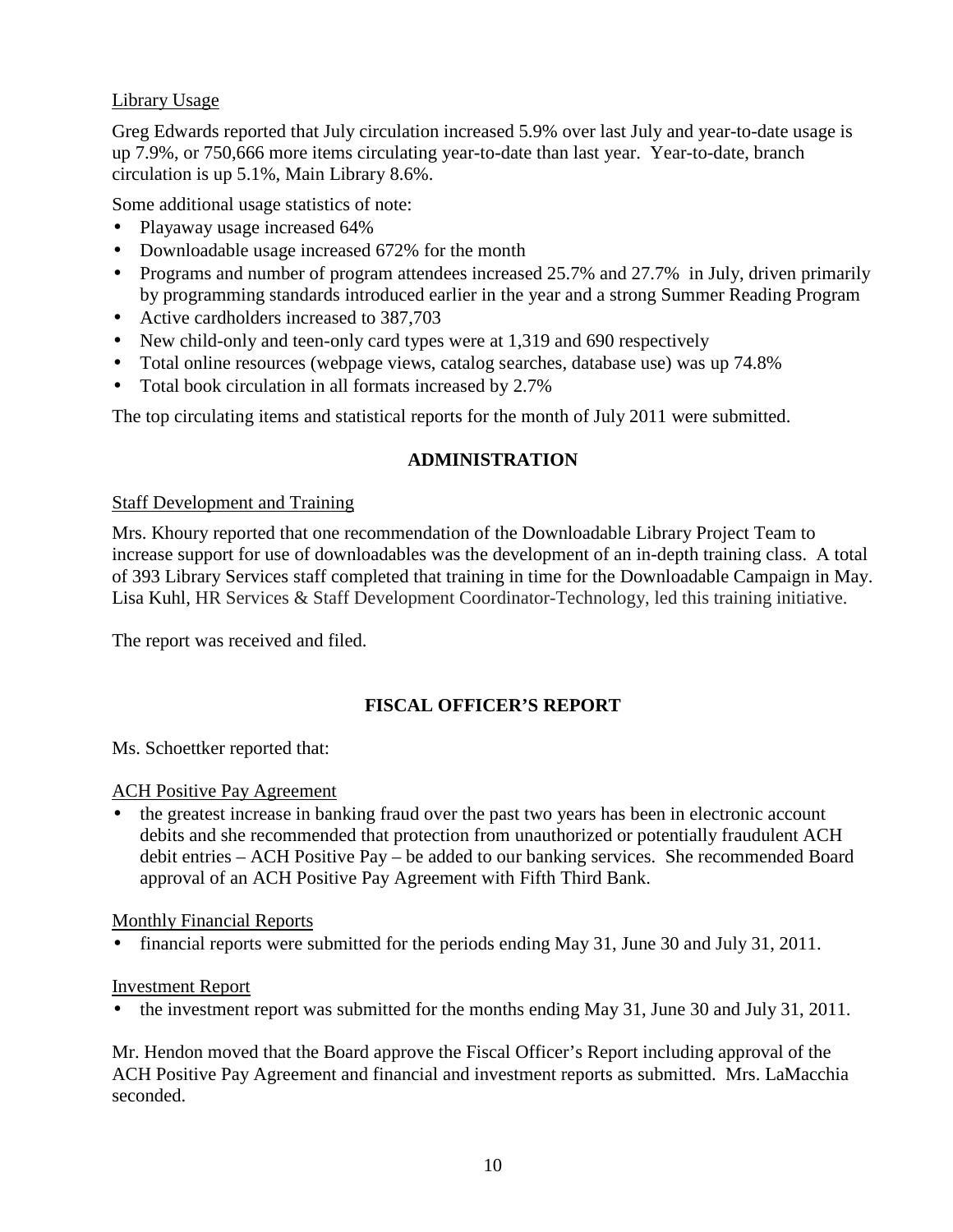Voting for the motion: Mr. Hendon, Mrs. Khoury, Mrs. LaMacchia and Mr. Moran (except pass on Fifth Third agreement and investment report) … 4 ayes. The motion carried. **(29-2011)**

### **FINANCE AND AUDIT COMMITTEE REPORTS**

### Post Audit Conference and Report for Fiscal Year Ending December 31, 2010

Ms. Schoettker reported that on May 24, 2011, a post audit conference was held with Michael Balestra and Robert Maddix of Balestra, Harr & Scherer, CPAs, Inc., an independent public accounting firm approved by the Auditor of State, to review the results of the audit for the year ending December 31, 2010. Allen Zaring, Robert Hendon and Paul Sittenfeld were in attendance, along with Kim Fender, Pat Schoettker and Molly DeFosse.

### Audit of Fiscal Year 2010

• The audit opinion on internal controls and compliance (*Report on Internal Control over Financial Reporting and on Compliance and Other Matters Required by Government Auditing Standards*) disclosed no material deficiencies in internal control over financial reporting, nor any instances of noncompliance. A separate Management Letter was not issued, as there were no formal recommendations made for reporting or operational changes.

### Comprehensive Annual Financial Report for 2010

• Balestra, Harr & Scherer also completed their audit of the Library's general-purpose financial statements, which are part of the Comprehensive Annual Financial Report (CAFR) for the year ended December 31, 2010. Their opinion (*Independent Auditor's Report*) is that those statements present fairly, in all material respects, the financial position of the Public Library and are in conformity with generally accepted accounting principles. This opinion is included in the financial section of the CAFR, a copy of which was distributed to each member of the Board.

Further, the audit opinion has since been accepted by the Auditor of State, as stated in the letters dated July 20, 2011.

The reports were received and filed.

#### Revision of 2011 Annual Appropriations

Ms. Schoettker requested that the Board revise 2011 A*ppropriations* in the **General Fund** as follows to accommodate the change from in-house custodians to a contracted custodial service and revised estimates for property assessments and county fees.

| Fund                          | Revision       |  |
|-------------------------------|----------------|--|
| <b>General Fund</b>           |                |  |
| <b>Salaries</b>               | \$(245,600.00) |  |
| Retirement Benefits           | (34,400.00)    |  |
| Purchased/Contracted Services | 245,000.00     |  |
| Other Objects                 | 35,000.00      |  |
| NET CHANGE                    | \$ 0.00        |  |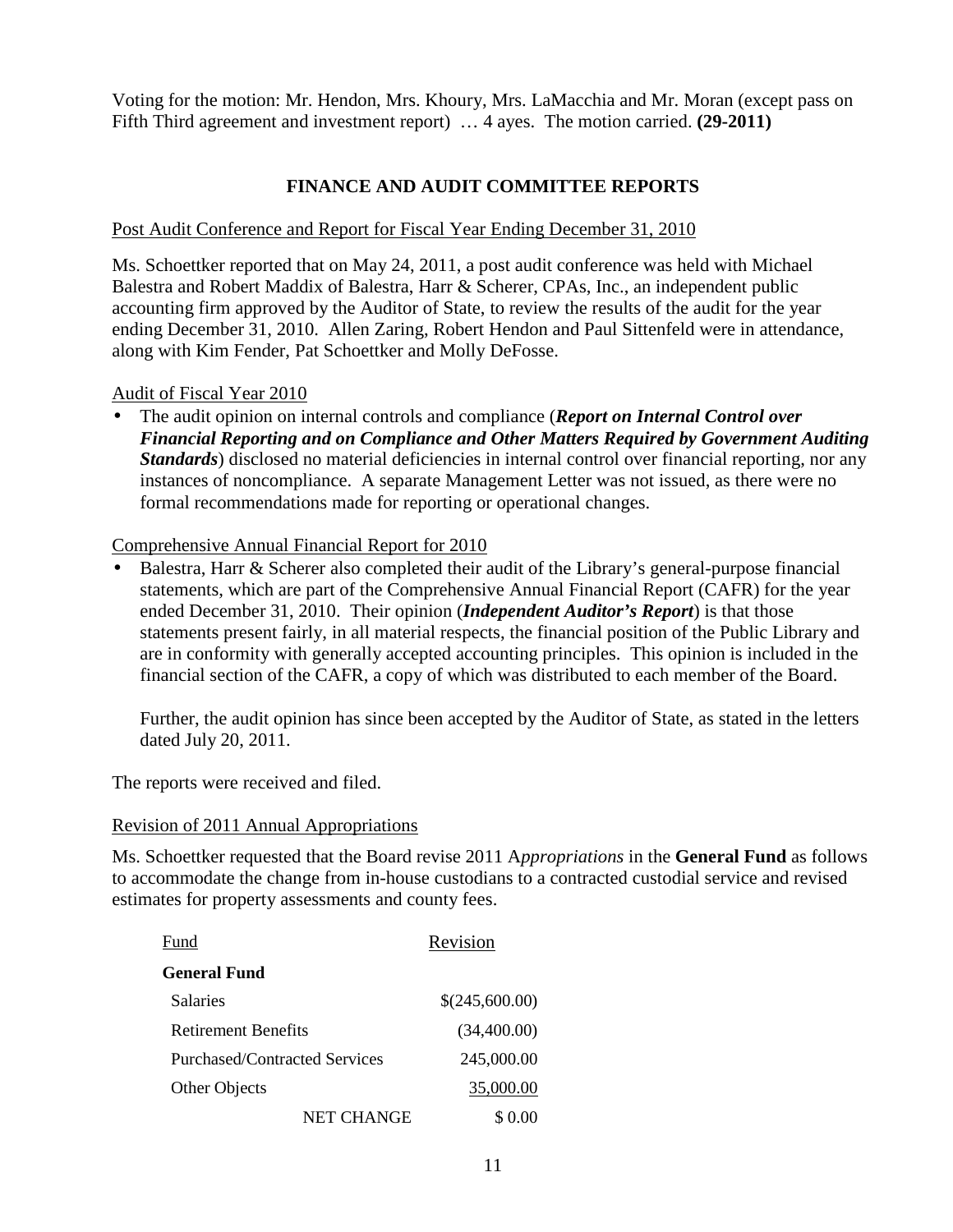Mrs. LaMacchia moved that this revision be approved as submitted. Mr. Hendon seconded.

Voting for the motion: Mr. Hendon, Mrs. Khoury, Mrs. LaMacchia and Mr. Moran … 4 ayes. The motion carried. **(30-2011)**

# **FACILITIES COMMITTEE REPORT**

Mr. Hendon reported that the Facilities Committee met July 28. Board President William Moran, Committee Chair Robert Hendon and Trustee Elizabeth LaMacchia were in attendance, along with Kim Fender, Pat Schoettker, Greg Edwards and Jason Buydos.

Mr. Hendon presented Committee recommendations that the Board take the following action:

2009/10 Ongoing Maintenance Project

• approve Certificates of Substantial Completion for the contracts with Feldkamp Enterprises, effective May 1, 2011, United Electric, effective June 1, 2011 and William Kramer & Sons, effective July 11, 2011.

Pleasant Ridge Branch ADA Project

- 1. confirm the Agreement with K4 to serve as administrative architect through the completion of the project.
- 2. approve a project budget of \$1,500,000, including a contingency of \$97,000, detailed below:

| Paid or Contractually Obligated | \$1,363,218.93 |
|---------------------------------|----------------|
| <b>Additional CM Fees</b>       | 20,160.00      |
| Contingency/Unforeseen Expense  | 116,621.07     |
| TOTAL PROJECT BUDGET            | \$1,500,000.00 |

- 3. authorize the Executive Director to approve change orders within the project budget and to execute Certificates of Substantial Completion. Any change orders approved will be reported to the Board for confirmation.
- 4. confirm the following change orders:

| <b>Trade Contract</b>  | CO# | Contractor                              | Amount        | Purpose                                                                                    |
|------------------------|-----|-----------------------------------------|---------------|--------------------------------------------------------------------------------------------|
| TC1 General<br>Trades  | 1   | RJ Beischel Building Co.                | $-$16,196.00$ | Deductions for value engineering                                                           |
| TC7 Plumbing           |     | T J Dyer Company                        | $-\$1,560.00$ | Deductions for value engineering                                                           |
| TC4 Glass &<br>Glazing | 1   | Custom Glass and Glazing                | $-$ \$500.00  | Deductions for value engineering<br>and add two door openers. Net<br>change is a deduction |
| <b>TC8 HVAC</b>        | 1   | RineAir Heating and Air<br>Conditioning | \$12,150.00   | New rooftop HVAC and sump<br>pump controls                                                 |
| TC9 Electric           | 1   | Luce Electric                           | \$11,141.53   | New bldg electric service, refeed<br>parking light poles, 3 instant water<br>heaters       |

Mr. Hendon noted that the Pleasant Ridge ADA project cannot be a LEED Project. LEED projects require LEED design before the project begins, which did not occur with this project.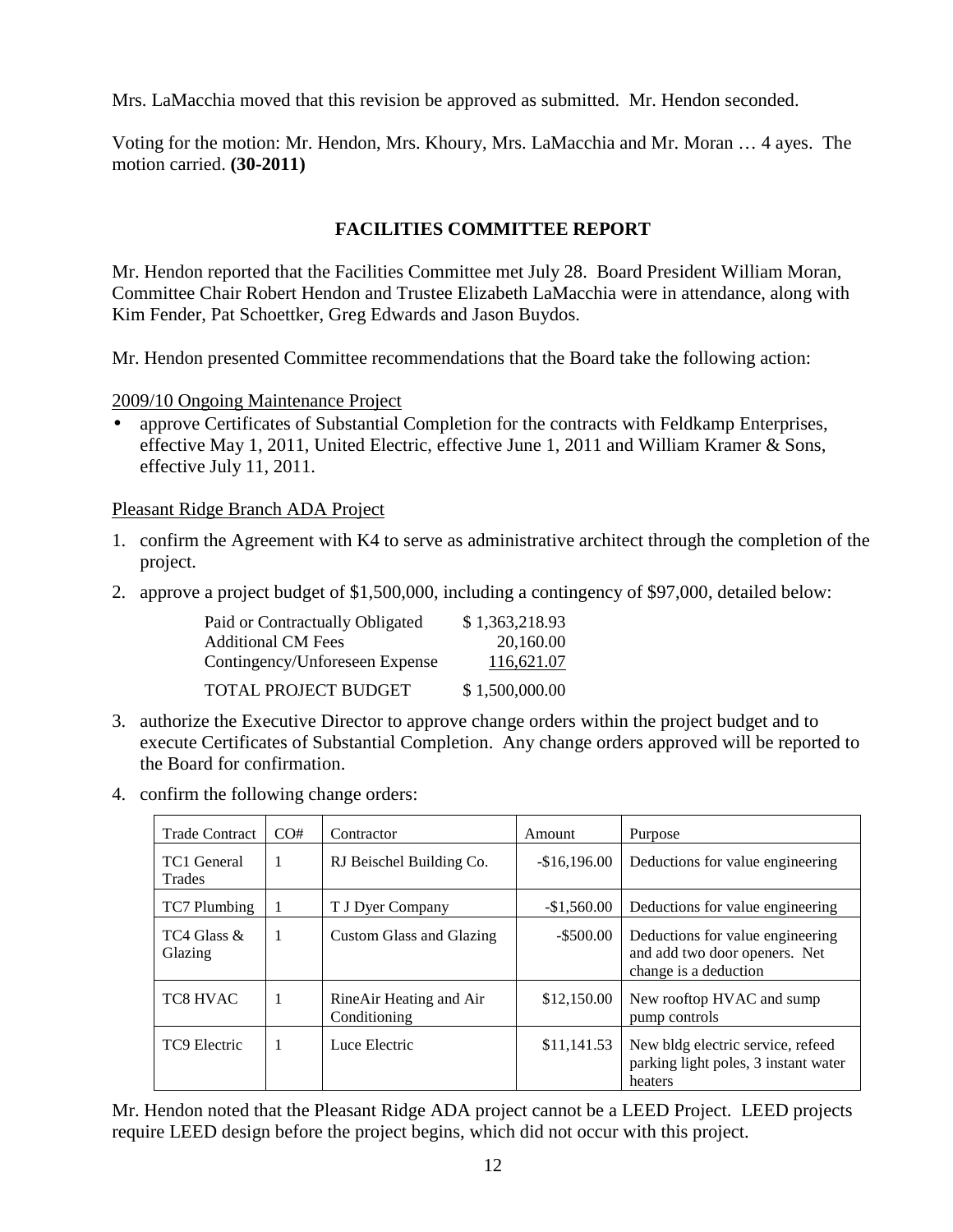### Monfort Heights Branch Project

- 1. confirm the Agreement in the amount of \$40,713.00 with Y M Sun Construction for repairs to the Monfort Heights Branch.
- 2. approve a project budget of \$46,500 as detailed below:

| Contract                    | \$40,713.00 |
|-----------------------------|-------------|
| Contingency                 | 5,787.00    |
| <b>TOTAL PROJECT BUDGET</b> | \$46,500.00 |

3. authorize the Executive Director to approve change orders within the project budget and to execute Certificates of Substantial Completion. Any changes orders approved will be reported to the Board for confirmation.

### Reading Property Temporary License Agreement

• grant a temporary license agreement on vacant Library property (site of a future Reading Branch) to the City of Reading. The City is constructing a roadway to connect Reading Road to the Reading Life Science Expansion site. Work will begin August 15 and be completed by October 21. The office of the Hamilton County Prosecuting Attorney has prepared the license.

Mr. Hendon reported that the Committee received information that:

### Future Clifton Branch Site – Roof Repairs

• repairs to the roof of the house on Brookline Avenue will be addressed in a separate report. The Library will investigate if the roof repairs are covered under the Library's insurance.

#### Clifton Branch Lease – Hutchins Reality

• Hutchins' Realty Venture, LLC, landlord for the Clifton Branch Library, will be notified that he is in default on the lease for failing to keep the property insured and provide the Library with a certificate of coverage.

Ms. Schoettker stated that this insurance has since been provided.

## Smartbuilding Advantage

• Duke Energy's Initial Energy Assessment found that the Library could receive an estimated \$200,000 towards costs of \$580,000 for Energy Conservation Measures that could result in annual savings of \$245,000 and the first step toward LEED certification for the Main Library. The next step, an Investment Grade Assessment, will provide the true cost and rebate. The cost of the Investment Grade Assessment is \$39,000, of which the Library would be responsible for 50% or \$19,500. Duke Energy will be asked to donate the full Assessment cost.

#### Greenhills Branch – Roof Repairs

• The Library notified Josh Harkavy of HMS Management, landlord for our Greenhills Branch, that unless roof repairs were made within 60 days we would escrow lease payments. Those repairs have not yet been made, so the Library will begin to escrow lease payments in August. We lease the Greenhills Branch on a month-to-month basis.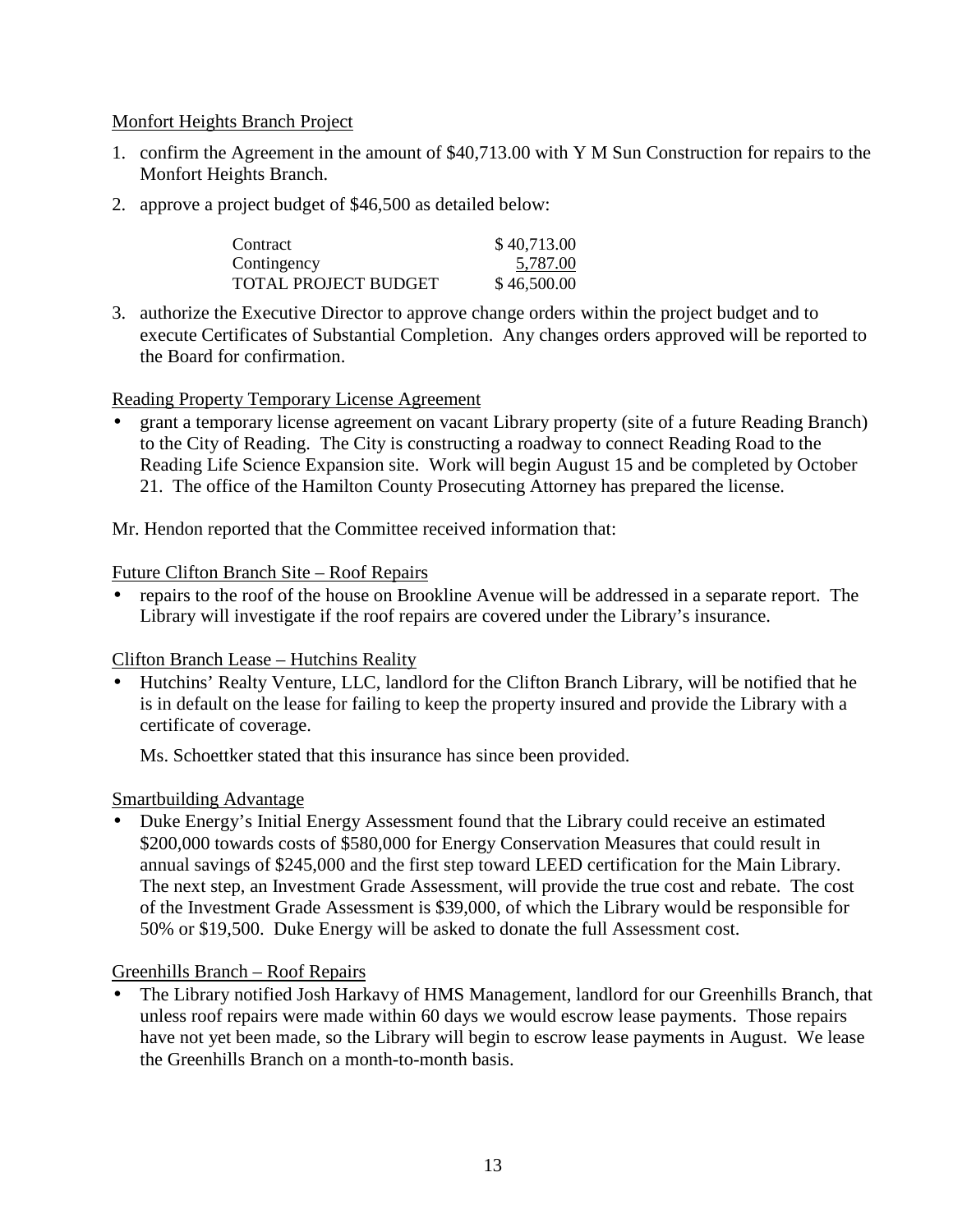Blue Ash Branch Repairs

• three cracks were discovered recently in support columns at the Blue Ash Branch. Structural engineering firm THP Limited Inc. has determined that the branch is in no imminent danger of collapse. The repair cost is less than the \$25,000 threshold; therefore, public bidding is not required.

#### Miami Township Branch Ramp

• on July 15, 2011, a ramp to make the Miami Township Branch handicap accessible from the outside, instead of through the Community Center entrance, was completed. This work was paid for by the Miami Township Trustees.

Mr. Hendon moved that the Board approve the Facilities Committee Report as submitted. Mrs. Khoury seconded.

Voting for the motion: Mr. Hendon, Mrs. Khoury, Mrs. LaMacchia and Mr. Moran … 4 ayes. The motion carried. **(31-2011)**

### Future Clifton Branch Site – Roof Repairs

Mr. Hendon reported that the house donated as the future site of the Clifton Branch is in urgent need of roof replacement and some structural work. Although current fundraising efforts have not raised enough private donations to offset the cost of these repairs, those costs will be reimbursed to the Library as future donations are received. Also, since the roof was not in this condition when the feasibility study was conducted just one year ago, the Library is investigating if the damage was caused by an event covered by our insurance.

Mr. Hendon requested that the Board approve publishing the following public bid advertisement:

#### **ADVERTISEMENT FOR BIDS**

Sealed bids will be received by the Board of Trustees of the Public Library of Cincinnati and Hamilton County at the Third Floor Administrative Offices of the Main Public Library, 800 Vine St., Cincinnati, Ohio 45202, until 12:00 noon, local time, Tuesday, August 23, 2011, for furnishing of labor, materials, equipment, services and supervision necessary to complete the project titled:

#### **2011 – ROOFING WORK AND TUCKPOINTING AT THE FUTURE CLIFTON BRANCH SITE**

Proposals shall be in accordance with the Contract Documents prepared by McClorey and Savage Architects, Ltd., 5757 Mariemont Ave., Suite 101, Cincinnati, Ohio, 45227, phone (513) 527-8640. Bids received after the stated deadline will not be accepted. Bids by facsimile transmission will not be accepted. Proposals will be publicly opened and read aloud. All interested parties are invited to attend.

Individual lump sum bids for trade contracts TC-01 and TC-02 are requested. The estimate for each contract is:

| \$150,000.00 |
|--------------|
| \$350,000.00 |

Starting Friday, August 12, 2011, bidders may purchase Contract Documents (full sets only) at the cost of reproduction from Queen City Reprographics, 2863 Sharon Road, Cincinnati, Ohio, 45241, (513) 326-2300.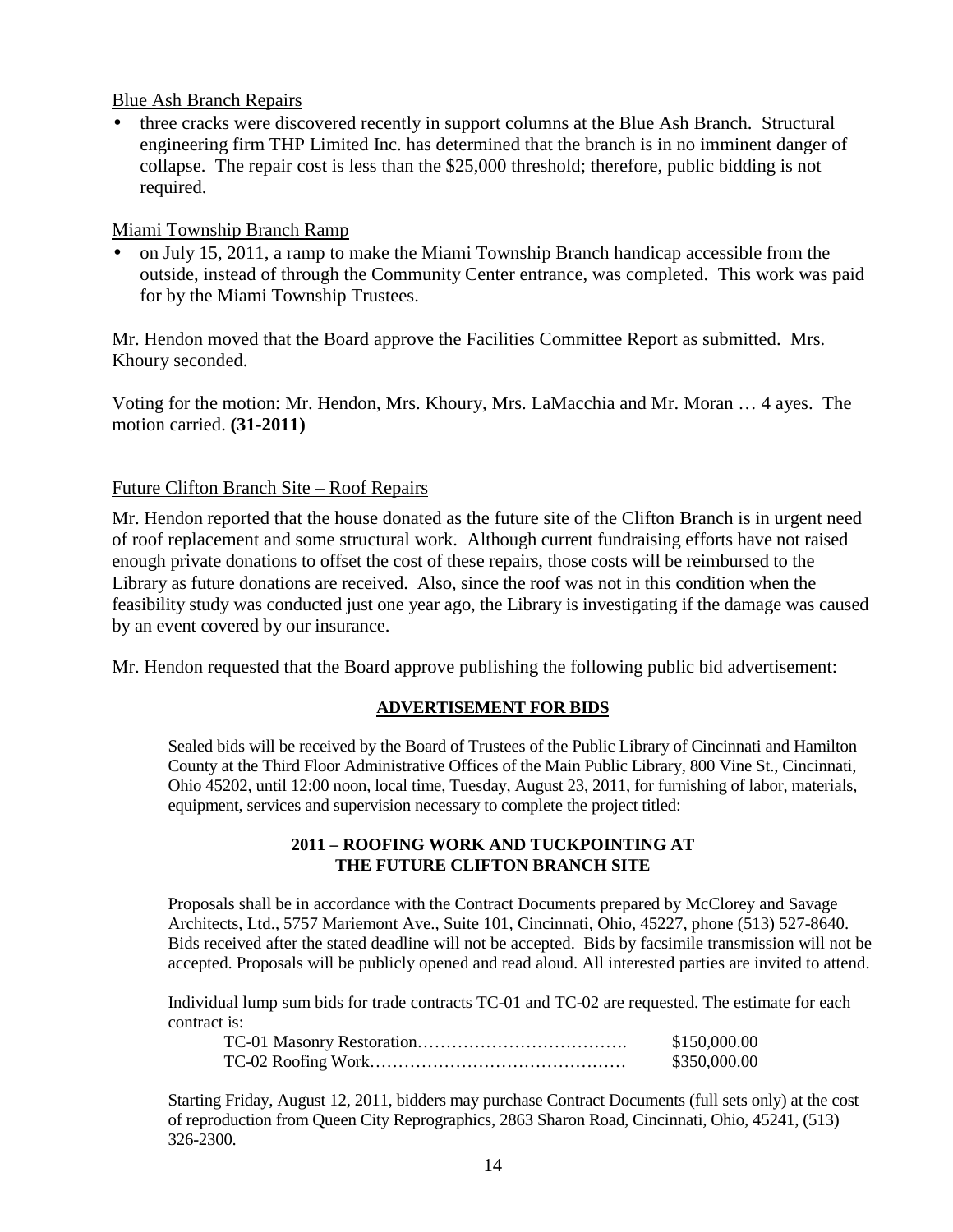A pre-bid meeting will be held at 3400 Brookline Drive, Cincinnati, Ohio, 45220 on Monday, August 16, 2011, at 10:00 a.m.

Bidders shall submit with their bid a bid guaranty in the form of either (1) a combined bid guaranty and contract bond for the full amount of the bid or (2) a certified check, cashier's check drawn on a solvent bank or irrevocable letter of credit in the sum of ten percent (10%) of the bid amount, including base bid and alternates, as bid security. The bid guaranty shall be in strict compliance with Sections 153.54, 153.57, 153.571, as applicable. The Bidder to whom the contract is awarded will be required to furnish a contract bond in the sum equal to 100% of the proposal.

Bidders shall comply with the Prevailing Rates on public improvements in Hamilton County, Ohio as ascertained and determined by the Ohio Dept of Commerce Bureau of Labor & Worker Safety as provided in Section 4115 of the Revised Code of Ohio.

Submitted bids shall not be withdrawn for a period of sixty days following the date of the bid opening. The Owner will award contracts to the lowest responsible bidders.

The Board of Trustees of the Public Library of Cincinnati and Hamilton County reserves the right to reject any or all bids and to waive informalities in bidding.

By Order of: The Board of Trustees of the Public Library of Cincinnati and Hamilton County, Ohio

#### Elmwood Place Branch

Mr. Hendon reported that on July 29 Elmwood Place Mayor Stephanie Morgan notified the Library that the Village does not have the funds to make needed mechanical repairs at the Elmwood Place Branch. On August  $1<sup>st</sup>$ , the Library administration closed the branch and delivered a letter to the Mayor notifying her that the branch will remain closed until the HVAC system is operating. There has been no response from Mayor Morgan.

In this current situation, the community receives no library service, the Library continues to pay routine operating expenses and the Village is unable to rent the space to another party. This is the third similar issue with Elmwood Place since last November. A special meeting of the Board may be necessary if the situation remains unresolved.

Mr. Moran noted that United-Maier Signs, Inc. has donated a sign for the site of the future Clifton Branch.

Mr. Hendon moved that the Board approve the Facilities Committee Report as submitted, specifically the advertisement of bids for Clifton roofing work. Mrs. LaMacchia seconded.

Voting for the motion: Mr. Hendon, Mrs. Khoury, Mrs. LaMacchia and Mr. Moran … 4 ayes. The motion carried. **(32-2011)**

#### **DEVELOPMENT COMMITTEE REPORT**

Mrs. LaMacchia reported that: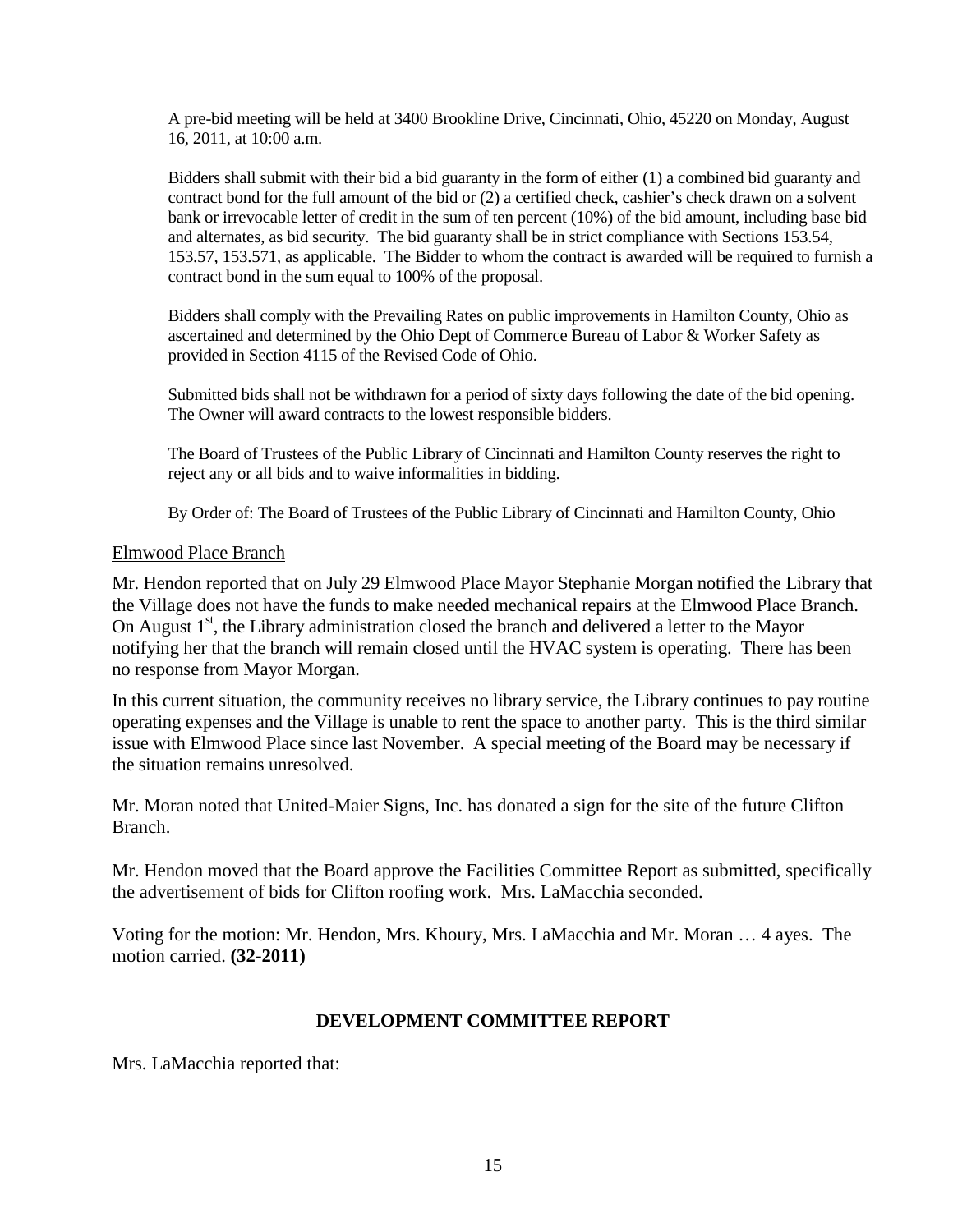## The Library

- as one of many operating cuts implemented to offset the loss of revenue resulting from the new State budget and property reappraisals, the Library's Development Office has been eliminated. The Library's Executive Director and the Library Foundation will assume responsibility for all fundraising.
- the Pleasant Ridge Community Council received a gift of \$1,500 from the Greater Cincinnati Foundation that has been forwarded to the Library for the Pleasant Ridge ADA Upgrades project.
- the Greenhills Historical Society donated \$1,578 for restoration of the neon sign at the Greenhills Branch.
- the Clifton Branch will remain open on Sundays in 2011 and 2012 thanks to an anonymous \$50,000 donation. This same donor also contributed \$1,700 to replace the branch awnings.
- Clifton resident Carroll Gunderman, who died in June, had requested that memorials go to the new Clifton Branch Project. Nineteen donations totaling \$1,525 have been received in her memory. Retired Library staff member Patricia Beresford contributed \$1,000 toward the project and United-Maier Sign is donating a sign promoting the property as the site of the new Clifton Branch.

## Library Foundation

- on May 19<sup>th</sup>, the Foundation hosted a reception for 120 attendees to honor Joseph S. Stern, Jr. for his dedication and support of the Library and the Foundation. The Cincinnati Room was renamed in his honor and guests were treated to the unveiling of the Daguerreotype exhibit. Product donations were made by Adrian Durban Florist, Costco and Coca Cola. After-the-event gifts to the Foundation honoring the Stern Family totaled \$2,500. This reception will become a yearly event to honor our donors at the \$1,000 level and above.
- the Foundation hosted two author events. Author Marc Brown drew a crowd of 50 for a special luncheon on May 7, netting \$775 to the Foundation. Food was provided by LaRosa's and Costco. On June 18<sup>th</sup>, author Charlaine Harris attended a luncheon in the Nolan room. Costco donated the food and the Foundation netted \$1,200.
- Befriend a Branch is a new program being promoted in branches for customers to give a gift that will directly support their local branch. Of the funds raised, 80% will go back to the chosen branch and 20% will go to the Foundation's Endowment fund.
- Cincinnati Bell donated 50 tickets to the Reds vs. Padres on August  $13<sup>th</sup>$  at Great American Ballpark, including admission, 2 drinks, ballpark food and a chance to sit in left field in the Riverdeck box. The tickets were sold for \$35 on a first come, first serve basis and were sold out in 3 hours, providing \$1,750 to the Foundation.
- Macy's Shop for a Cause program allows non-profits to sell a \$5 shopping pass good for discounted shopping in stores or online. The Foundation will participate in this program in August.
- Memorials, Honor with Books and Pet Memorials continue to supply the majority of daily donations. Larger donations have included \$1,000 to provide for story time enhancement at the West End and Avondale branches, \$10,000 to underwrite two Homework Helpers and laptops for the school year at West End and Walnut Hills and a \$1,000 Summertime Kids grant to fund Brain Camp.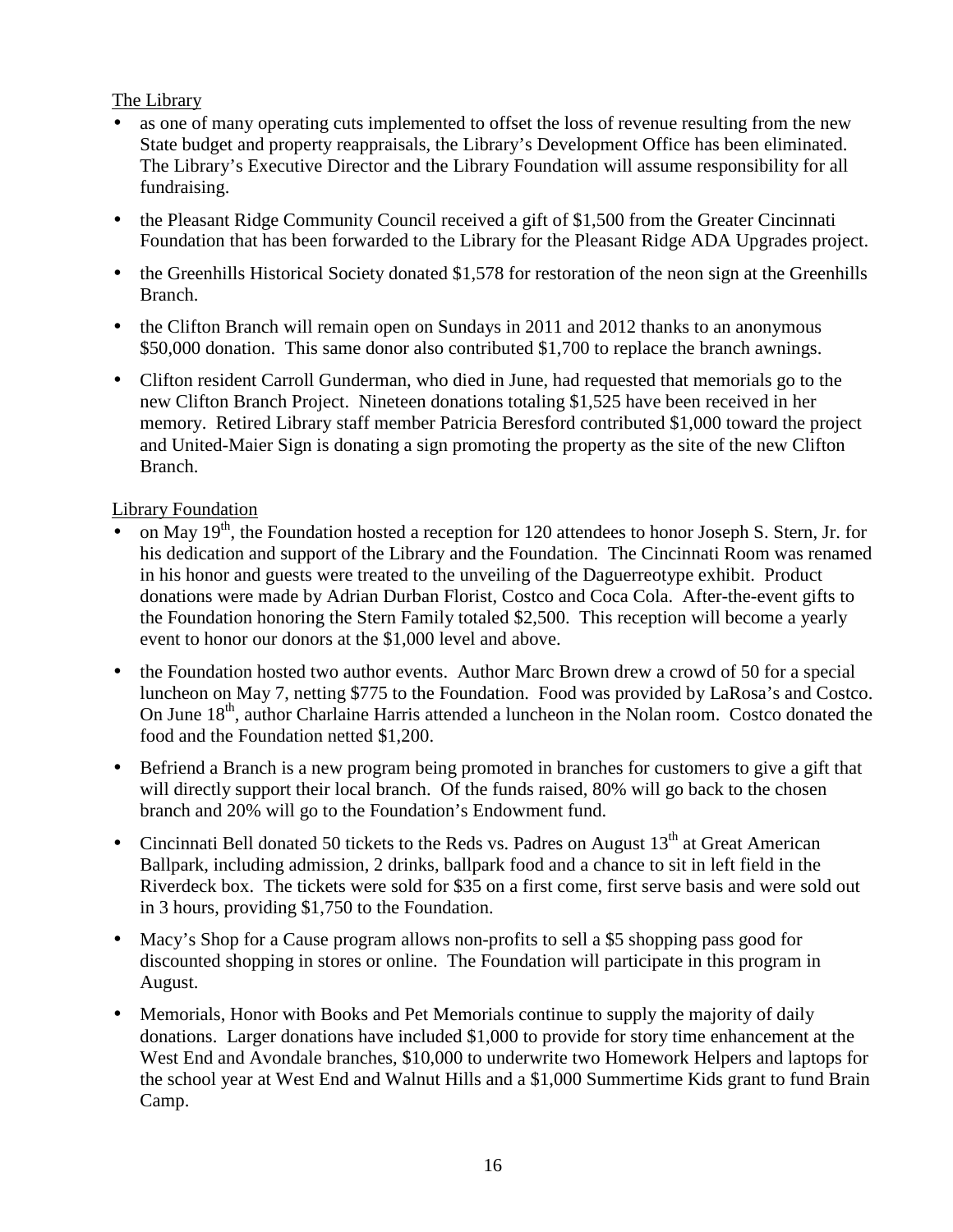- souvenir prints and postcards continue to sell well with the Daguerreotype display. A \$2,400 grant from Skyline has helped to offset material costs.
- the Foundation's major fundraising campaign this year will be more aggressive. Foundation Board member Charlie Powers agreed to chair the campaign and all Foundation Directors have been asked to get involved with one of the campaign committees and to broaden the donor base with personal and professional contacts. The Foundation Executive Director is asking that the Library Board of Trustees provide personal contacts so that letters can be created for their signature asking for support of the Foundation. The Annual Fund will kickoff October 1, 2011 and the goal is to raise \$250,000.
- the Foundation Board held its quarterly meeting in July. Two main items were addressed the upcoming annual campaign and the adoption of a budget for the 2011-2012 fiscal year. The approved budget includes \$72,500 in direct Library program and services support. Longtime Foundation Director Tracey Tunney-Ward has resigned from the Board. In recognition of Ms. Ward's service, an Early Literacy Station will be purchased in her honor.

### Friends of the Public Library

- the Friends of the Public Library received a \$50,000 grant from the Jacob G. Schmidlapp Trust, Fifth Third Bank, Trustee, for the new Clifton Branch project. The funds will be put to immediate use for repairs to the roof and masonry of the building.
- the Friends held its quarterly meeting on July 22.
- the Friends Annual Sale held in early June at the Main Library grossed just over \$64,000, a decrease of 27% from 2010. Fortunately, online sales and warehouse sales continue to be strong.
- the Friends End of Summer Warehouse Sale will be August 25-28, with a Members Only preview on August 24. On August 28<sup>th</sup>, Friends members will receive a 50% discount on all purchases.

## Anderson Township Library Association

• the Anderson Township Library Association (ATLA) held its annual Used Book Sale in late June. The sale raised \$45,237.60, down 10% from 2010. ATLA has relocated to a new warehouse. The Association met on July 13 to review the June sale and plan for the November holiday sale.

The report was received and filed.

## **COMMUNITY AND PUBLIC RELATIONS COMMITTEE REPORT**

Mrs. LaMacchia reported that:

#### Summer Reading 2011: Join Team Read

• More than 2 million books were read by 37,790 registered participants from June 1 – July 31 for *Summer Reading 2011: Join Team Read*. Nearly 200,000 book reviews were posted online. 17,503 people completed the program, a 19% increase in completion over 2010.

In our evaluation survey, 51% percent of respondents said they read more this year because of Summer Reading, 79% said they were motivated by the Coney Island and Reds ticket prizes and 84% said that the chance to win a Nook Color encouraged them to read more.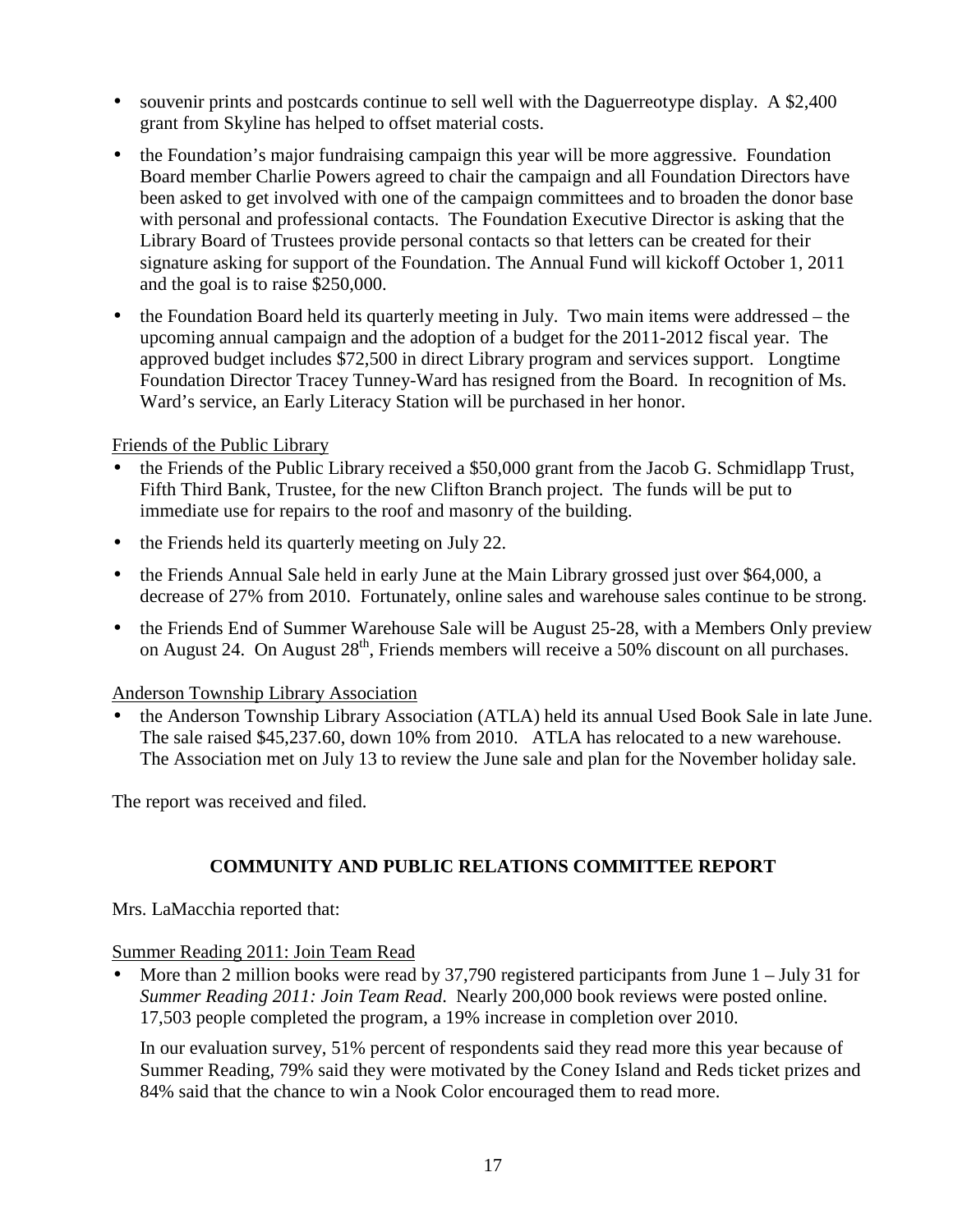### Downloadables Campaign – Overdrive Award

• in May, a campaign using the theme "Great **E**xpectations" was launched to promote the Library's downloadable material. OverDrive, the Library's primary vendor for eBooks, selected the Library as the Outside the Library Category winner of its 2011 'Outreach Program' contest. The Library will receive a content credit of \$1,000 as a prize.

# Library Card Campaign

• a Library Card Campaign will kick-off in September with an overall goal of increasing Library card registrations by 30% from 387,000 to 500,000 by December 2012. The initial campaign will be targeted to students in grades K-8 in Hamilton County schools from late September, National Library Card Sign-Up Month, through October. Additional smaller campaigns throughout 2012 will be developed and the promotion of the new card types recently approved by the Board will be a major focus of each campaign.

The Library is partnering with the Greater Cincinnati Alliance for Arts Education (GCAAE), LOCAL 12 and Metro. An official public Library Card Campaign kickoff will be held on Fountain Square on September 28.

Major Upcoming Programs and Promotions

- upcoming programs and promotions include:
	- *Teen Photography Contest,* October 1-31
	- *Teen Read Week,* October 16-22
	- *Teen on the Same Page,* October 1-31, *Thirteen Reasons Why* by Jay Asher
	- *College Information Series,* September 27-October 25
	- *National Chemistry Week, October 17-22*

## Exhibits

- $\triangleright$  upcoming exhibits include:
- *Coney Island's 125th Anniversary Historical,* Main Library atrium through September 4
- *Photography Club of Greater Cincinnati,* Main Library atrium from August 29-October 16

The report was received and filed.

# **LEGISLATIVE AFFAIRS AND LAW COMMITTEE REPORT**

Ms. Fender reported that:

## State Biennium Budget

- the State's Biennium budget, which was passed on June 30, included cuts to Library funding. See Joint Committee report. Ms. Fender presented testimony before the Senate Finance Committee on May 11, asking for only two changes and getting neither:
	- 1. Eliminate the permanent law change in the Public Library Fund. This is no additional expense to this budget. (This change would reduce the percent of State revenues going to the PLF in future budgets.)
	- 2. Provide a transfer from the GRF to the PLF, as has been done in the past three biennium budgets, to cover the funding for OPLIN and Library for the Blind and Physically Disabled. This would be a \$4 million expense to each year of the budget.